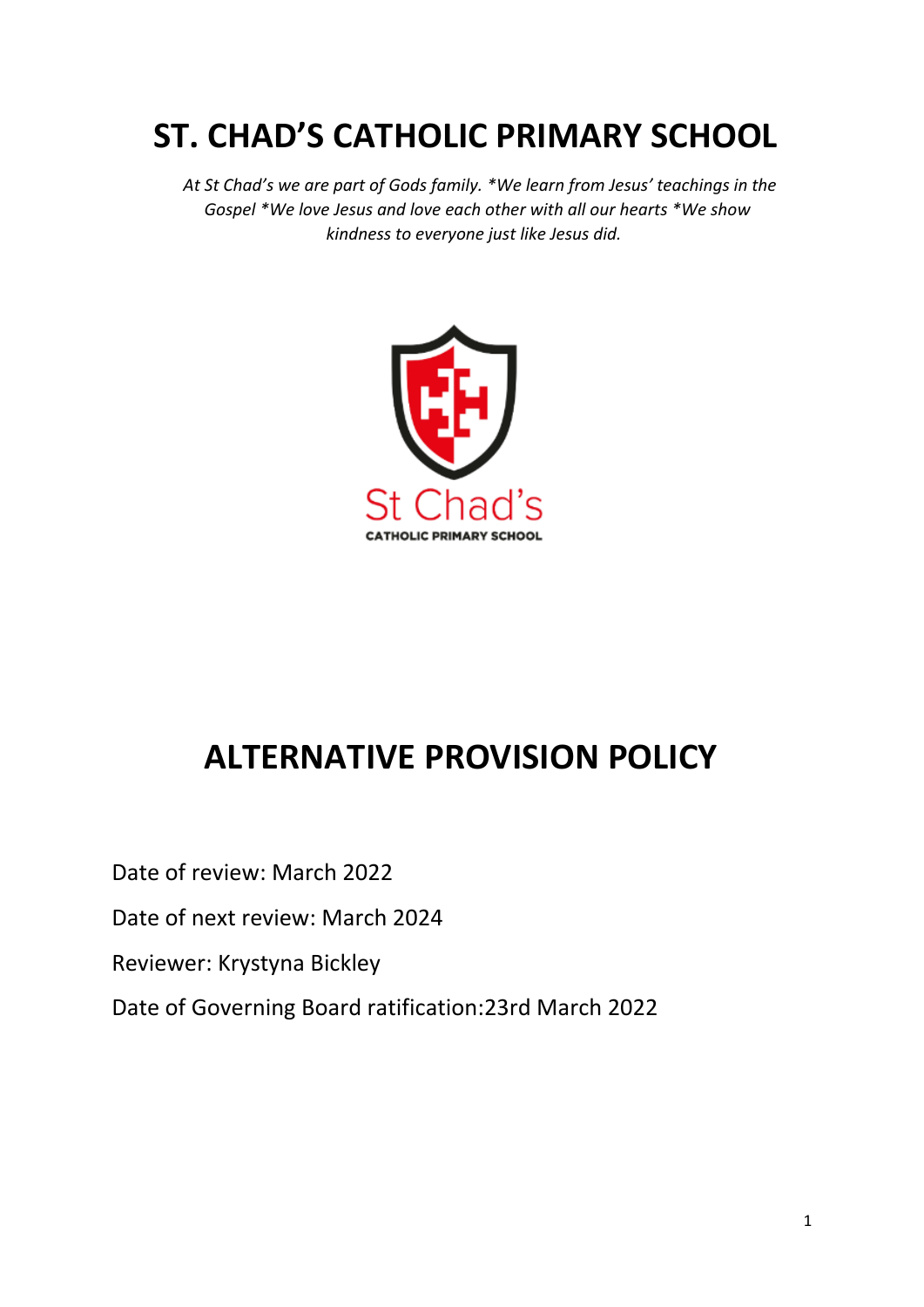# **Rationale**

Alternative provision is an educational provision for pupils who are unable to access fulltime mainstream education for a number of reasons, or who are unsuited to the mainstream provision on offer.

St Chad's School recognises that there is a need to ensure that our curriculum is inclusive and accessible, providing the opportunities to succeed. Moreover, we recognise the need to offer the type of provision that allows students to achieve their potential.

"Every child deserves an excellent education and the chance to fulfil their potential whatever their background and needs. Children in alternative provision deserve these opportunities too." (Creating opportunity for all, DfE, 2018)

#### **Objectives**

The objectives of the policy are:

- To outline the reasons why students might be offered an alternative provision
- To ensure that alternative provision is offered to suitable pupils in a consistent way
- To provide guidance on the referral process
- To ensure suitable procedures are in place relating to attendance and the safeguarding of pupils
- To outline the monitoring of pupils' progress, behaviour and welfare.
- To guide staff and support staff with the identification, support and monitoring of pupils accessing an alternative provision.
- To highlight the end goals/purpose of alternative provision at St Chad's.

#### **Reasons**

There are a variety of reasons why a child is referred to an alternative provision. Some of these may be;

- A serious behavioural event that would normally result in an extended exclusion or permanent exclusion.
- Continued poor behaviour that fails to meet our standards and that has not improved with the supportive pastoral process put in place.
- Pupils needs are not being met through the mainstream curriculum on offer. The emphasis on smaller classes and engagement may be more suitable to some pupils.
- A pupil may not be attending regularly and is at risk of becoming Not in Education, Employment (NEET). An alternative provision may provide a greater opportunity to remain in an educational setting to achieve.
- An unidentified or emerging need may result in a pupil needing additional support in a supportive learning environment. This may result in a pupil being placed on the SEND register (K Pupil)
- Pupils who have a diagnosed health issue (mental health and physical) may need to be supported to access a mainstream curriculum.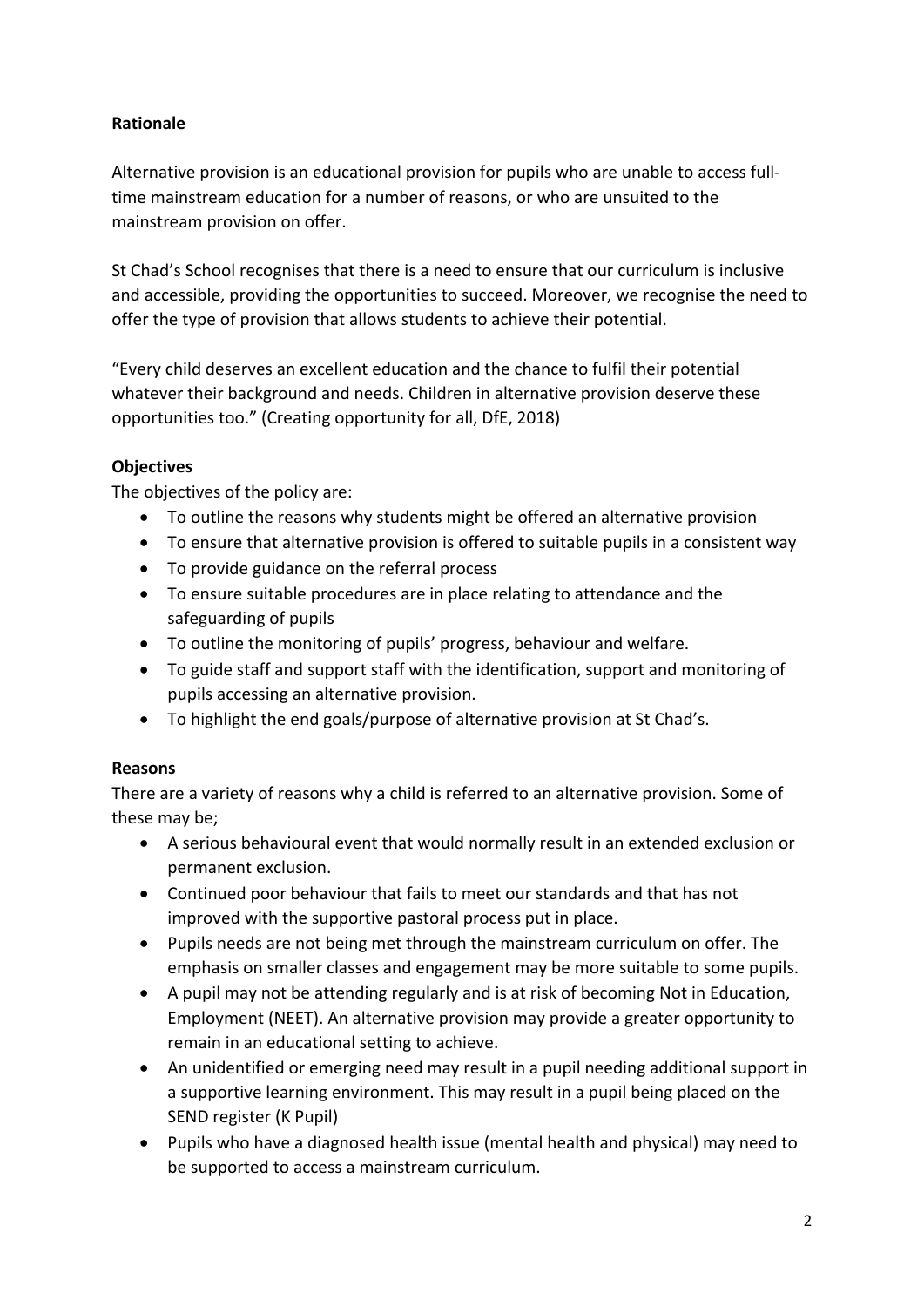# **Pupils placed on the Special Educational Needs Register (SEND) Register**

At St Chad's pupils are placed on the SEND register if they require specific learning support and are receiving SEND intervention to support and improve a SEND difficulty that is or would significantly restrict their access to learning and the curriculum.

Interventions at St Chad's include:

- 1:1 TA Support
- External Counselling Service
- Get Moving Rec. Yr1 and Yr2.
- Precision Teaching: reading and spelling.
- Read, Write Inc coaching
- Read, Write Inc Nonsense words
- Wellbeing programme
- Speech and Language intervention
- Power2 Numeracy
- 1:1 personalised intervention based on need

Other support offered includes:

- Having coloured exercise books or overlays
- Having an Edukey Profile
- Having a fiddle toy

# **Responsibilities**

# **The Governing Body will:**

• Monitor and review the alternative provision on a regular basis

# **Senior Leaders will:**

- Assume responsibility for the implementation, monitoring and evaluation of the alternative provision
- Report to stakeholders on the effectiveness of the provision.

# **The Special Needs Coordinator (SENDCo) will:**

- Ensure all pupils access an appropriate curriculum.
- Plan and support the resourcing of appropriate learning resources.
- Liaise with the attendance and safeguarding leads as appropriate.
- Undertake monitoring and quality assurance processes for all aspects of alternative provision.
- review of pupils' progress, in conjunction with parents/carera and other supporting agencies or professionals.
- Maintain accurate records evaluations of pupils' progress with regards to: attendance, behaviour, academic progress and pupils' emotional well-being.
- Implement appropriate alterations to the provision of a PUPL where progress is not evident.
- Inform professionals where multiple agencies are involved with a pupil and their family.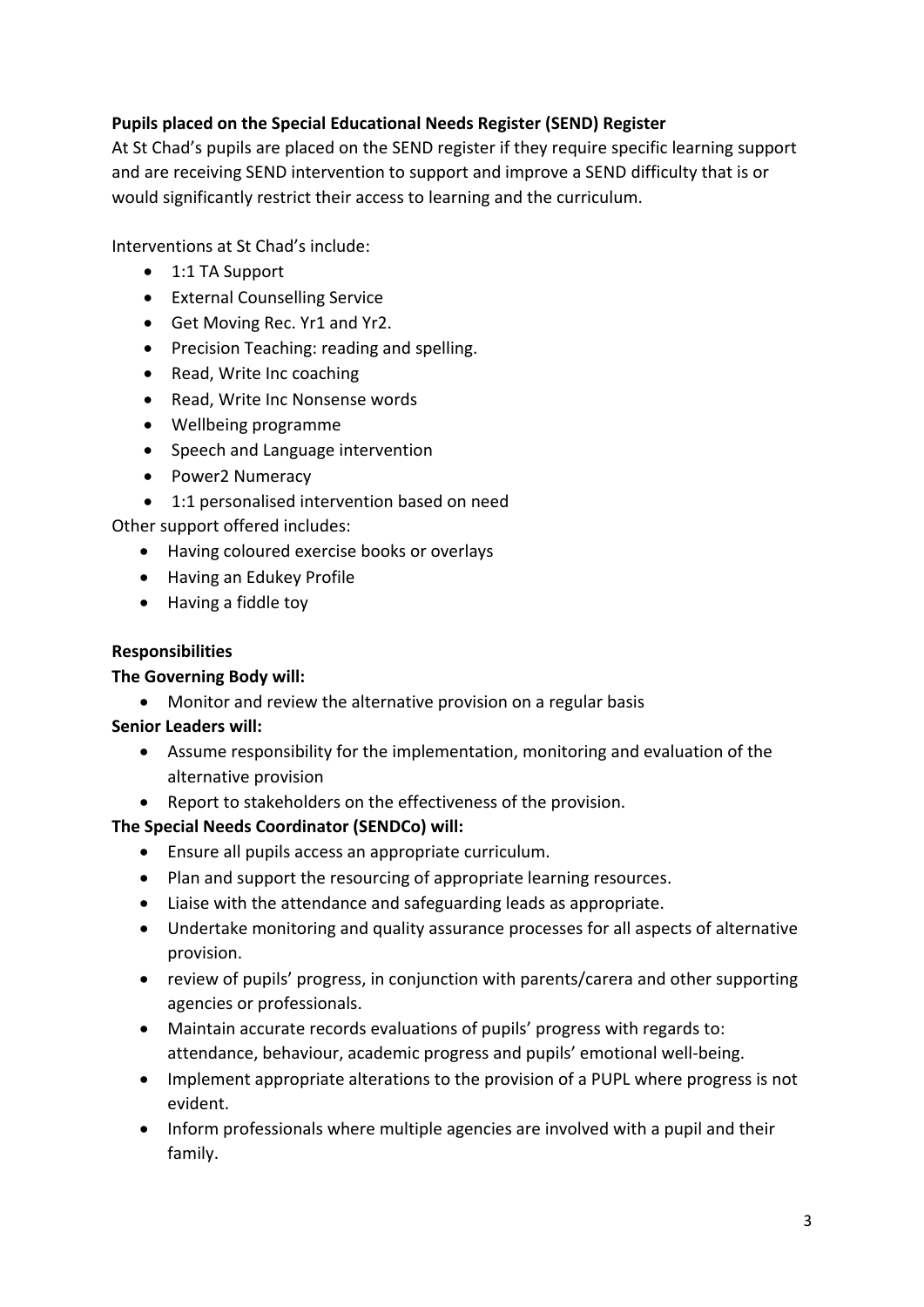- Plan, evaluate and quality assure Assess. Plan, Do Review cycles, to ensure the appropriate provision and support is sought.
- Support the application of EHCP when appropriate.
- Maintain a register of those pupils' accessing a day or more (or the equivalence of) of an alternative provision
- Record the dates of reviews undertaken.
- File and quality assure the Individual Alternative Education Plans for each pupil.
- Undertake and support staff in home visits. These visits should be planned and regular for those not accessing full time provision.
- Plan and inform staff of multi-agency meetings; delegating appropriate staff to represent the school and pupil.
- Maintain accurate child protection records of pupils on an alternative provision.
- Offer, facilitate and quality assure Early Help Assessments for all pupils in an alternative provision.

#### **The Referral Process**

- The school will use the DfE published statutory guidance Alternative Provision: Statutory guidance for local authorities as a basis for commissioning provisions.
- The school will liaise fully with the Local Authority allocated Education Inclusion Officer when a pupil is to be referred to an alternative provision.
- The school will only commission provision from the Local Authority Directory of Alternative Provision and will usually use in house alternative provision.
- The SENDCo will provide all Support Plans and APDR frameworks to outline the pupils' needs and observed behaviours. This will also detail the interventions that have been implemented and evaluate the successes of each.
- Pupils and their families will be offered an Early Help Assessment (EHA) to further support the pupil.
- Pupils will remain on roll at St Chad's School. It is not expected that pupils will be permanently excluded or transferred to a different provider unless they have an EHCP and it is agreed by parents and school that an alternative education provider would be better able to support the child.
- The SENDCo will liaise with class teachers, where appropriate, about the continuing interventions for pupils. A collective view will be taken when alternative provision is offered. This will include consultation with the Senior leadership and safeguarding leads. The senior leadership will sanction this offer.
- Parents/carers will be fully informed of the transition to an alternative provision.
- A formal meeting will be called with all the relevant stakeholders, the meeting will record the concerns observed and interventions implemented and clear reasons for the provision offered will be given.
- The Local Authority IAEP will be used to document the provision offered and the date this was offered. Details of any concerns and the given timetable will be recorded. This document will be signed by those in attendance (including a representative from the safe guarding team) to ratify the decision.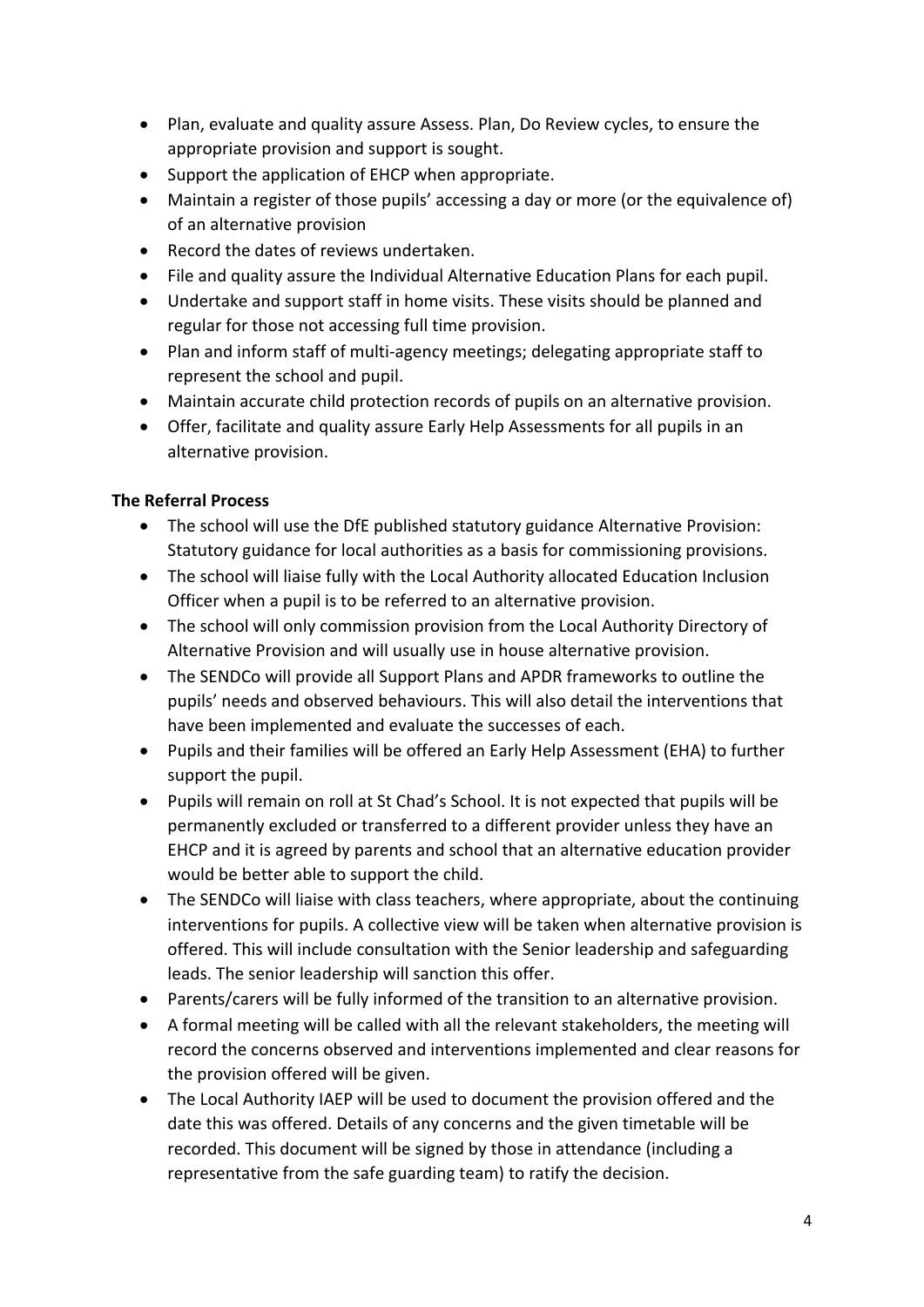- A review of this provision will be agreed in this meeting.
- Targets will be set and regularly reviewed.

# **Applying for EHAs (EHAs are not required where social care is involved)**

The guidance on applying for EHA's indicates:

- Applications can be submitted by anyone who works with children, young people, adults and families across the workforce, whether they are employed or volunteers, and working in the public, private or third sector.
- Applications can be submitted whenever there are concerns that a child, young person, adult or family has needs which might require targeted support.
- EHAs are more likely to be successful if there is thorough evidence of intervention tried and reviews to should their success. Evidence of interventions tried should be recoded on an Assess, Plan, Do, Review (APDR) form. There should be 2 cycle of APDR. A cycle should not be more than 6 weeks with a review at the end. In some cases, a cycle could be shorter where circumstances are extreme and it is clear that the intervention will not work.
- The interventions tried before applying for an EHA should be those that would fall into Stage 1 and 2:

Stage 1- initial interventions to try could be:

- Meeting with the pupil and parent (as appropriate) to find out if there are any issues you do not know about that maybe affecting their behaviour/learning
- Observing lessons that are unsuccessful but also ones that are successful to ensure First Quality Teaching is in place
- Devise strategies and solutions based on the observations/conversations with pupils/parents.

Stage 2- interventions to try could be:

- Meetings with parents with and without the pupil
- Further class observations using observational checklists if there are concerns around a specific educational need.
- Make timetable changes
- Implement a reward system (could be linked with home if appropriate)
- Implement wellbeing support
- Continue to devise strategies and solutions based on the observations/conversations with pupils/parents.
- Act on feedback from the pupil and staff.

# **Assess Plan Do Review (APDR)**

**Assess:** this should give a pen portrait of where the pupil is at, what difficulties they have and how this is presenting itself in school.

**Plan:** This is a broad overview of what we ultimately want to achieve-the goal e.g. Improve behaviour and build good relationship with the staff and other pupils.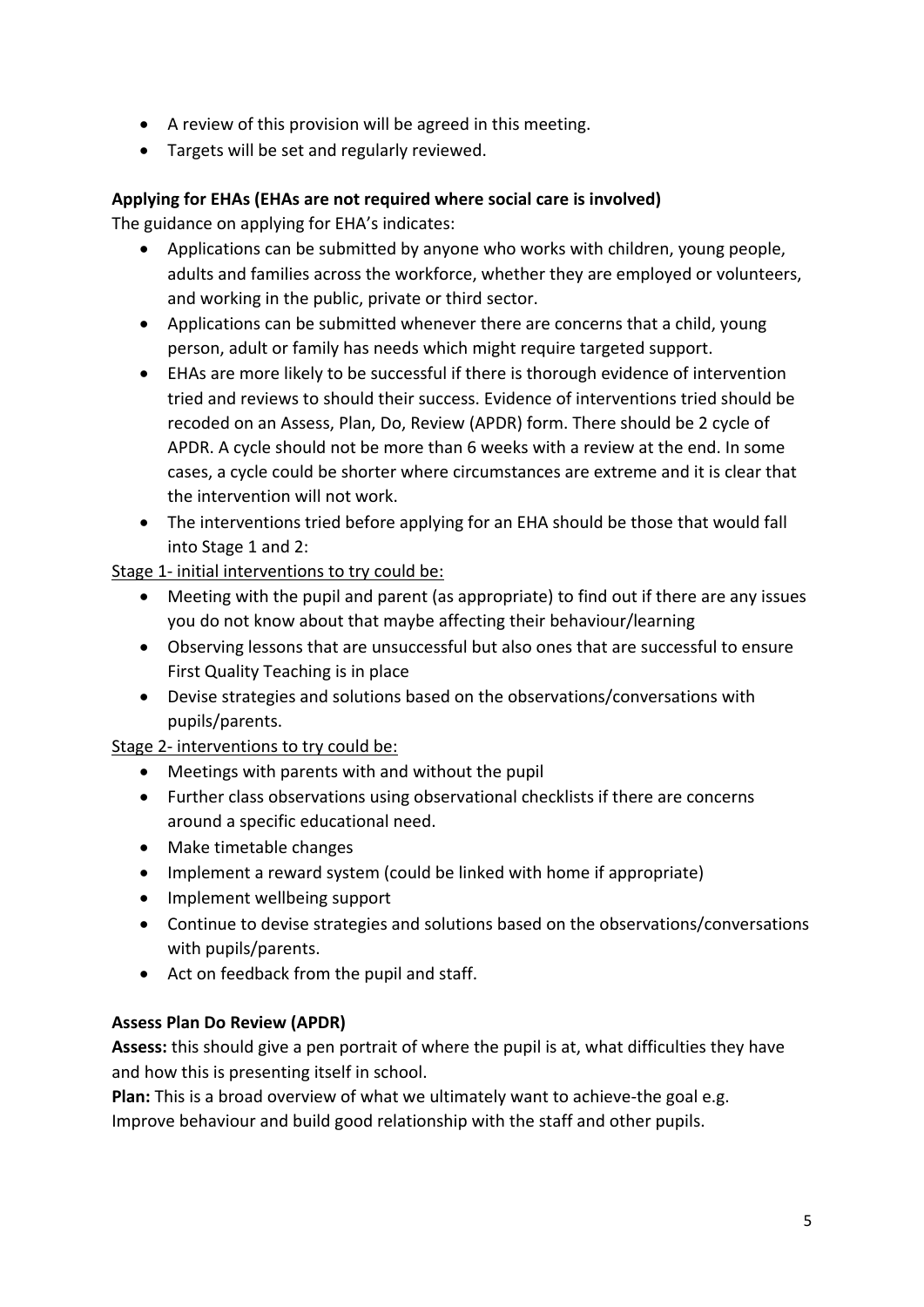**Do:** These are concise steps that will be taken to address the difficulties with names of people that will be responsible for carrying out each step and contact home weekly with positive feedback etc.

**Review:** Ideally, parents and pupils should be involved in the review with their views included.

There should not be more than one review where a pupil and parent have not fed into it. The review should discuss the success of each step in the 'Do' sections and reflect on why they were/were not successful. It should then be decided if the target in the Plan has been fully/partially/not met.

The next cycle, if needed, will take into account the successes and failures of the previous cycle and can keep what is successful, extend the cycle keeping the same steps (with reasons why), or completely change all the interventions.

# **Attendance and Safeguarding**

- Those pupils accessing an alternative provision shall be placed in the vulnerable attendance list. This will ensure first day absence calls to be made and raise awareness of those pupils' absence.
- Home visits, where absences are unexplained, to confirm that the absent child is home when parents/carers or guardians are not responding to phone calls/text messages/emails.
- Pupils on a less than 20-hour provision at school would require home visits. Where possible parents/carers or guardians should be informed of the home visit prior to arrival.
- Microsoft Teams lessons will be used to support students working at home, these will be monitored by class teachers to ensure students are logging on.

# **Monitoring Academic Progress, Behaviour and Welfare**

- The SENDCo has the responsibility to report, on a regular basis, the progress of pupils accessing an alternative provision.
- Where appropriate, pupils will have assessments linked to Age Related Expectations of their year group curriculum which is recorded appropriately.
- Feedback on pupils' work must adhere to the school's Teaching and Learning policy.

# **Early Help Care Plan (EHCP)**

Where the school is unable to support the SEND needs of a student's using within the £6000 SEND budget.

The local authority requires clear, detailed evidence to support any requests for a needs assessment.

This will include:

- evidence of the child or young person's academic attainment (or developmental milestones in younger children) and rate of progress;
- identification of the child or young person's SEND and the severity, frequency, and duration;